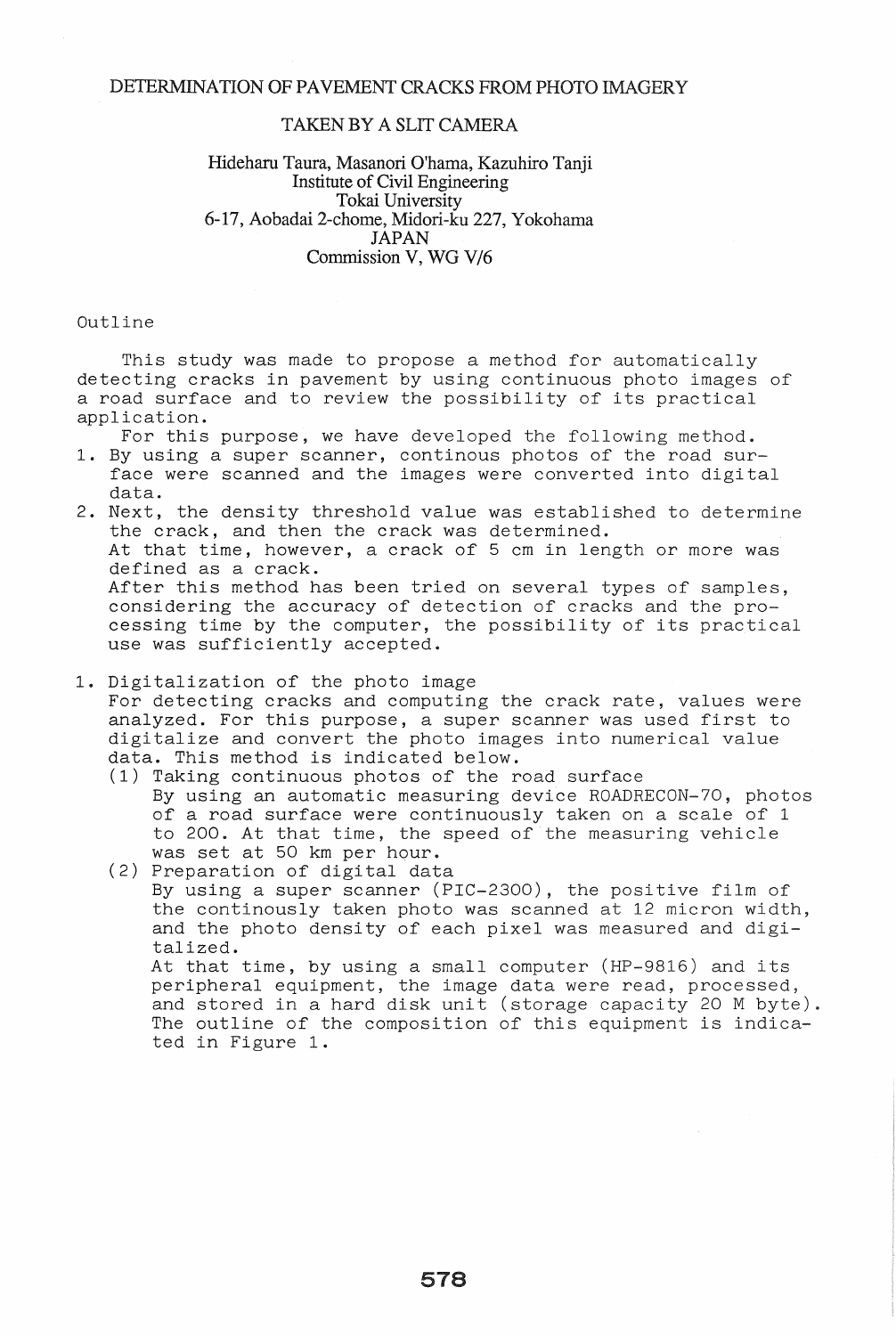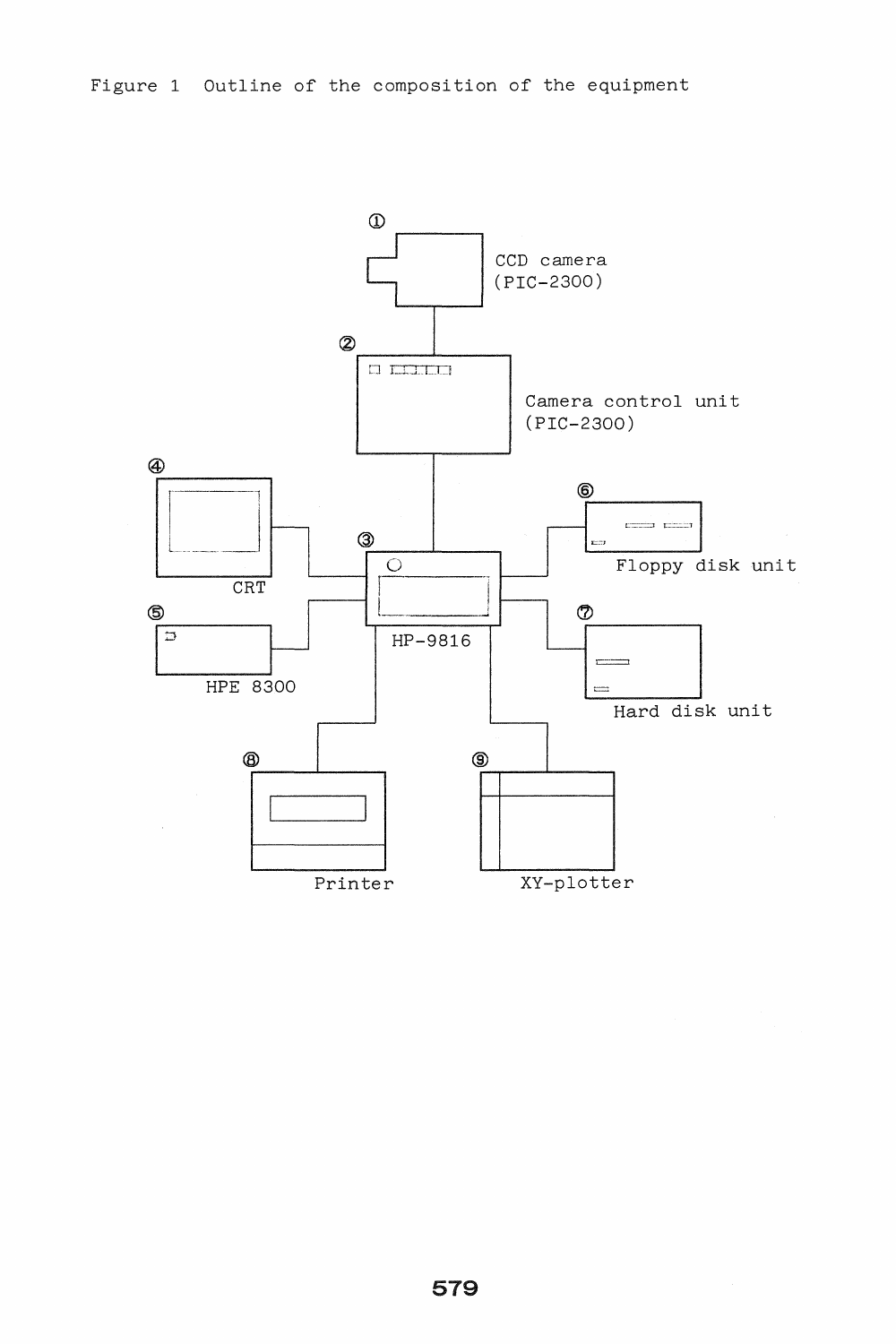2. Automatic crack analysis system

By using the numerical data of photo images which were obtined as indicated in the above paragraph, cracks were detected and the crack rate was calculated. The outline of this system is indicated below.

(1) Detection of cracks

For detecting cracks, various methods may be considered. From the viewpoint of a practical use and in particular to shorten the computing time, however, a method was sought to establish threshold value based on the photo density and that would determine a possibility for cracks at a value higher than that threshold value and no possibility for cracks below that value. To de this, since there is a nonuniformity of density on the surface of a photo, this defect must be removed first. Fortunately, since under actual conditions there was a good deal of nonuniformity in the crosswise direction (across the road) and it was practically negligible in the lengthwise direction (the direction along the road), an average density value was obtained in each lengthwise scanning line, and then its relationship with the threshold value was obtained. Table 1 indicates this relationship that has been obtained by using samples (Refer to 3. Experiments).

Table 1 Relationship between average values in the lengthwise line and the threshold values

| Average density in the<br>lengthwise line $(x)$  | Threshold values |                 |           |
|--------------------------------------------------|------------------|-----------------|-----------|
|                                                  | A                | в               | C         |
| When it is 30 or less<br>$(\overline{x}$ ( = 30) | $\overline{x}+1$ | $\bar{x}$       |           |
| When it is 31 or more<br>$(\overline{x})=31$ )   |                  | $2\bar{x} - 30$ | $2x - 31$ |

- A: When all densities of each pixel in the lengthwise line are 60 or less.
- B: When pixels in the lengthwise line have densities from 61 to 80,
- C: When pixels in the lengthwise line have densities of 81 or more, Then the continuity of pixels that was judged as having a possibility of cracks was inspected, and in actual practice, those with the length of less than that have been discarded as photo noise.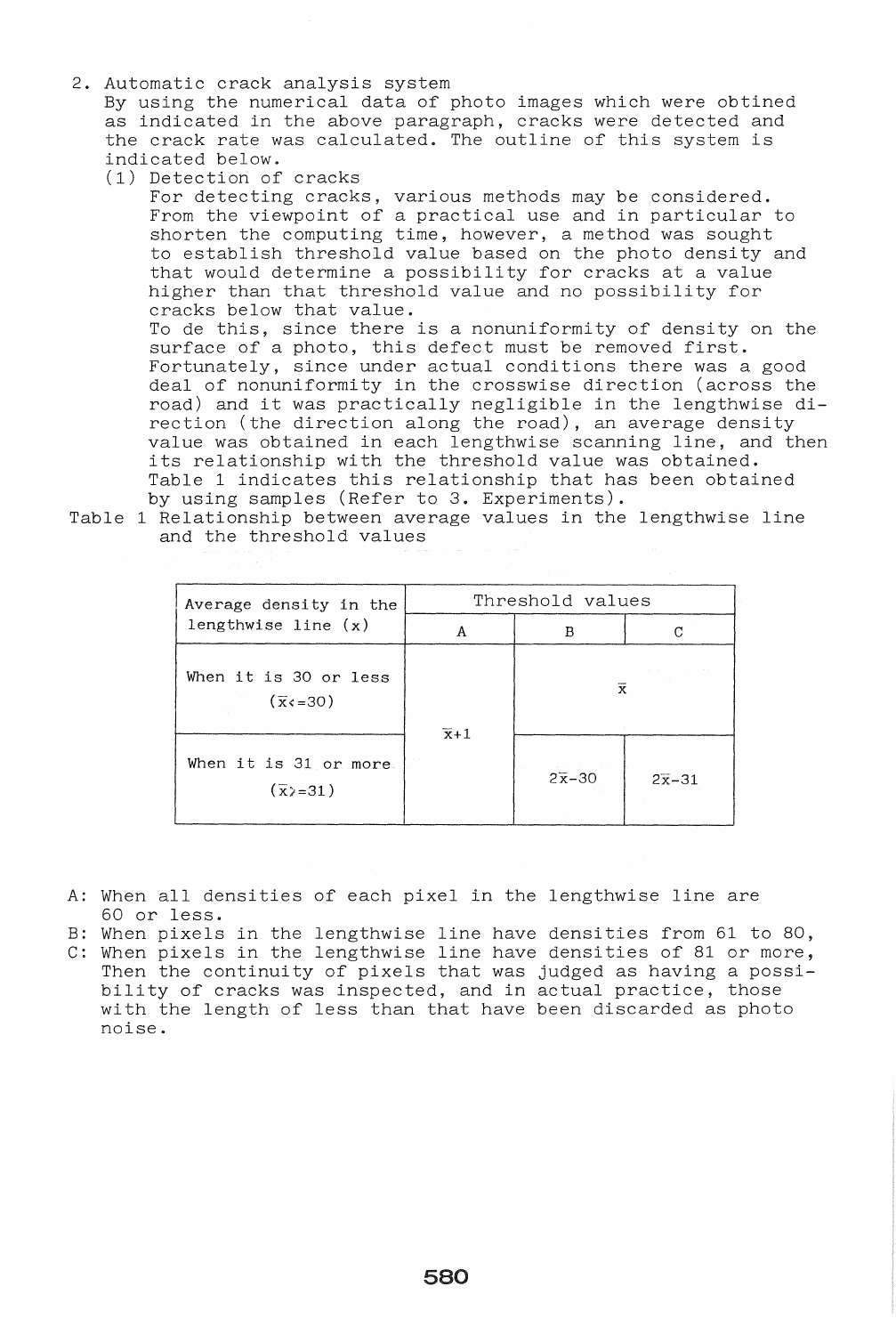(2) Calculation of crack rate

According to the crack rate caloulation methods presently used in Japan, we considered the most efficient method to meet the following conditions.

- 1) Those with length of 5 cm or more are judged to be cracks.
- 2) A crack rate is calculated taking 100 meter length of the road as a unit.
- 3) For calculating a crack rate, a 100 meter long unit area is first divided into 50 cm x 50 cm squares (when the road width is 4 meters the number of squares will be 1600), then each square is inspected for the presence of cracks, and finally the ratio of the number of squares with cracks to the total number of squares is obtained. An outline of the crack rate calculating system for a 100 meter long unit area is indicated below.
- 1) Calculate a crack rate in a 100 meter long unit area.
	- 1) Divide a 100 meter long unit area (4 meters wide) into 1600  $(8 \times 200)$  pieces of 50 cm  $\times$  50 cm squares.
	- 2) By using the method mentioned in the below 2), determine the presence and forms (pieces with only 1 crack piece will be considered linear forms, 2 or more will be considred surface forms) of cracks in each square.
	- 3) Calculate the ratio of the number of squares where cracks have been detected to the total number of squares, and make it the crack rate.
- 2) Calculatin of a 50 cm x 50 em square
	- 1) Obtain average value of density for each line in the lengthwise direction (lengthwise direction along the road), and determine the threshold value by using Table 1.
	- 2) Further divide the square into 100 small squares of 5 cm x 5 cm.
	- 3) Starting from a corner of a large square, calculate the small squares in order according to a specified sequence. At that time, the calculation inside the small square should be performed based on the models in Figure 2, and first, the points with possibility of having cracks should be detected on lines 1 and 2 by using the threshold value indicated in 1). If these points have been detected lines 3 and 6 or 4 and should also be calculated. Thus, when the possibility of preseence of

cracks has been recognized their continuity should also be checked.

Figure 2 Crack detecting models in small 5 cm x 5 cm squares



581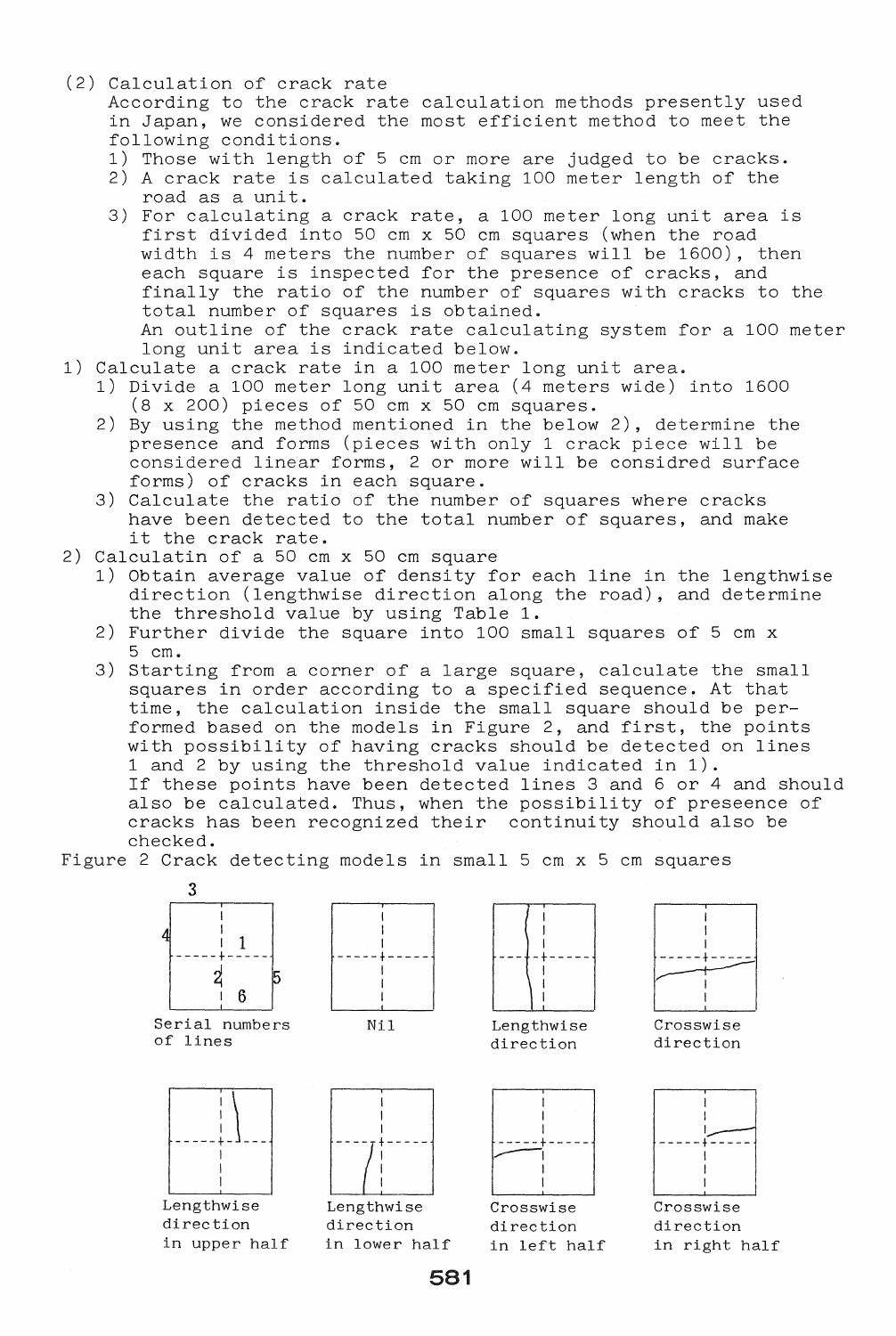If the points with possibility of having cracks have not been detected on lines 1 and 2 or continuity has not been recognized, then there are no cracks, and you should thus, move to the next small square.

4) When the number of small squares with cracks has been detected which meets the specified number to satisfy the models in Figure 3, judge their forms and complete the calculation, and then move on to the next 50 cm x 50 cm square.

Figure 3 Models for judging crack forms

- 1. Linear forms
	- (1) When a crack is in one small square,
	- (2) When a crack is in same direction in two or more continuous small squares.



2. Surface forms

(1) When cracks with different directions are found in two continuous small squares,



(2) When cracks are found in two non-continuous small squares )regardless of the direction of cracks).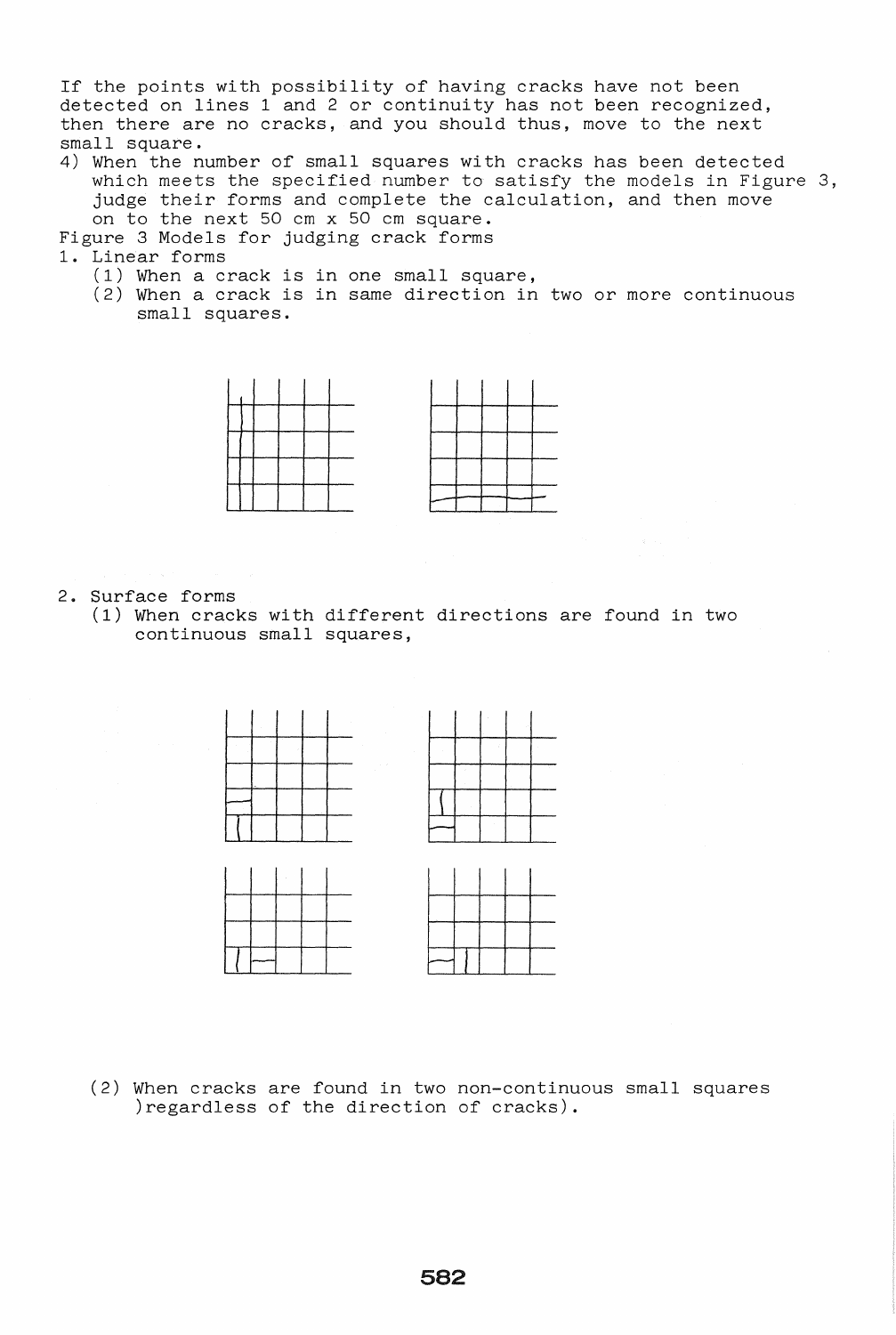## 3. Experiments

From amon the continuous photos, six positions with different road surface conditions have been selected, and two types of scanning, of 25 microns in width and 12 microns in width, have been performed and reviewed by comparison each other. In the case of the 25 micron width, 1 pixel in size corresponds to the actual size of 5 mm, and in the case of 12 micron width, 1 pixel corresponds to about the size of 2.5 mm. As a result of these experiments, it has been found that 25 micron scanning is incapable of determining a 1 mm wide crack micron scanning is incapable of accommining a 1 mm wide crack<br>but that the 12 micron scanning is suitable for this. However due to the capacity of the scanner, experiments to scan widths of less than 12 microns could not be performed, but it was presumed that when the scanning width became so narrow, since the volume of light per 1 pixel would become so little that the judgment of cracks would become even more difficult. Figure 4 indicates an example of a crack detection performed with width of 12 microns. When the accuracy of the crack detecton was indicated by the ratio of detected crack length to the total length of the cracks it was 90% on average. Figure 4 An example of crack detection